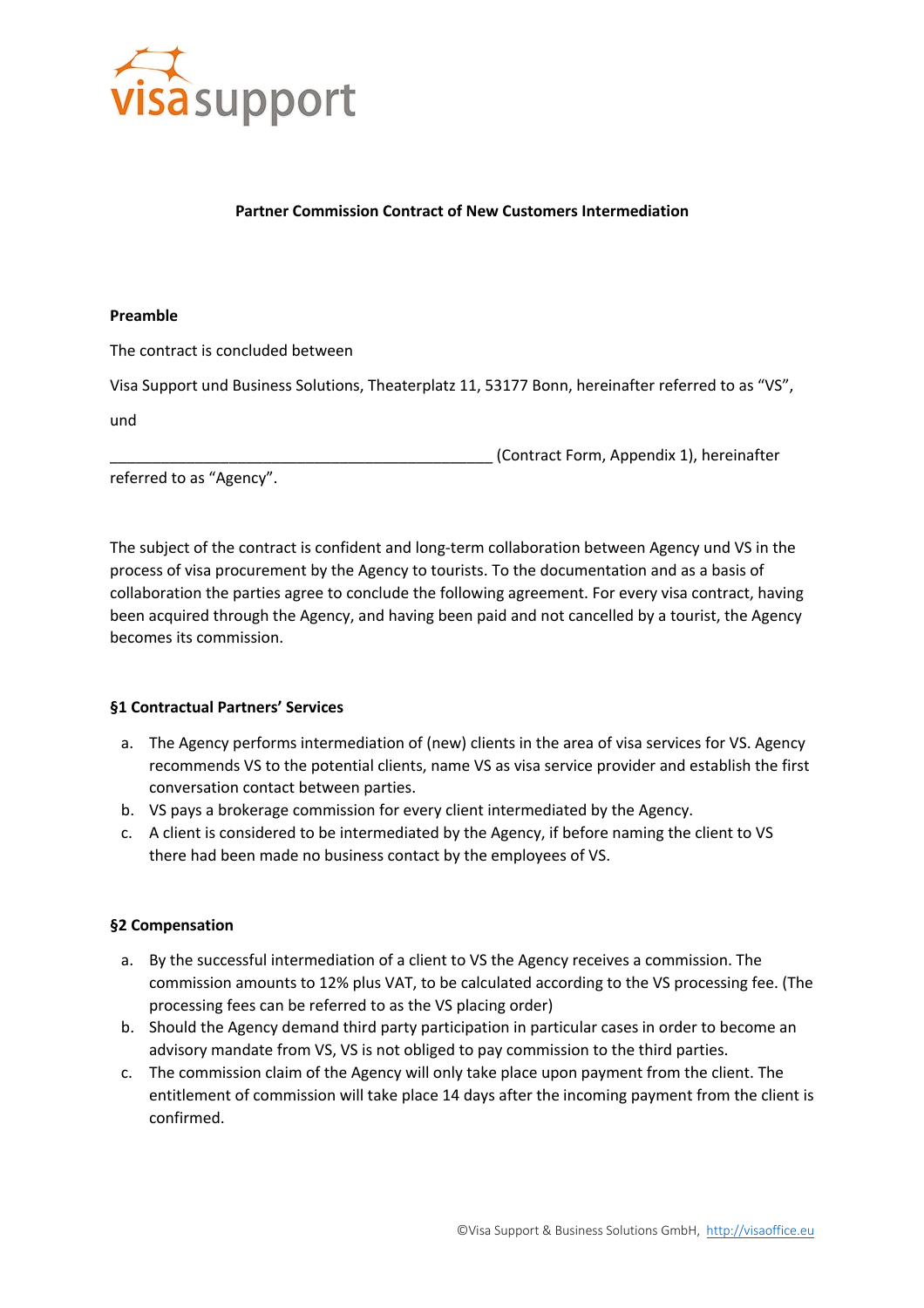

- d. In the case of contract termination by one party the entitlement to commission is not changed, if the client was intermediated by the agency.
- e. With the payment of the contractual commission all claims are considered to be fulfilled.

# §3 Obligations of the parties

a. Every contacting party is obliged keep the other contracting party informed about the current stand of all mediated contracts and customer acquisitions and provide information on request according to the professional duties, legal regulations or agreement to maintain secrecy. This leads to the following obligations of the parties:

## *For VS*

- a. VS agrees to inform the Agency about any significant changes in the price or scope of visa services.
- b. VS is obliged to timely send all the visa application documents.

## *For the Agency*

- a. The Agency is obliged to promptly inform VS about all changes and/or cancellations of an order by email or over the phone.
- b. The Agency is obliged to refer clients to the General Terms and Conditions of VS prior to concluding the booking.

## §4 Liability

- a. Every contracting party is responsible in its own name to hold personal mandates with duties of confidentiality.
- b. Neither party is obliged to give or receive declarations on behalf of the other party, in particular those associated with payments.

## §5 Contract Duration

- a. The contract is concluded for an indefinite time and comes into force upon signature.
- b. The contact can be terminated with a notice period of two weeks. The right to immediate termination for grave cause remains unaffected.
- c. Notice of termination must be given in writing.